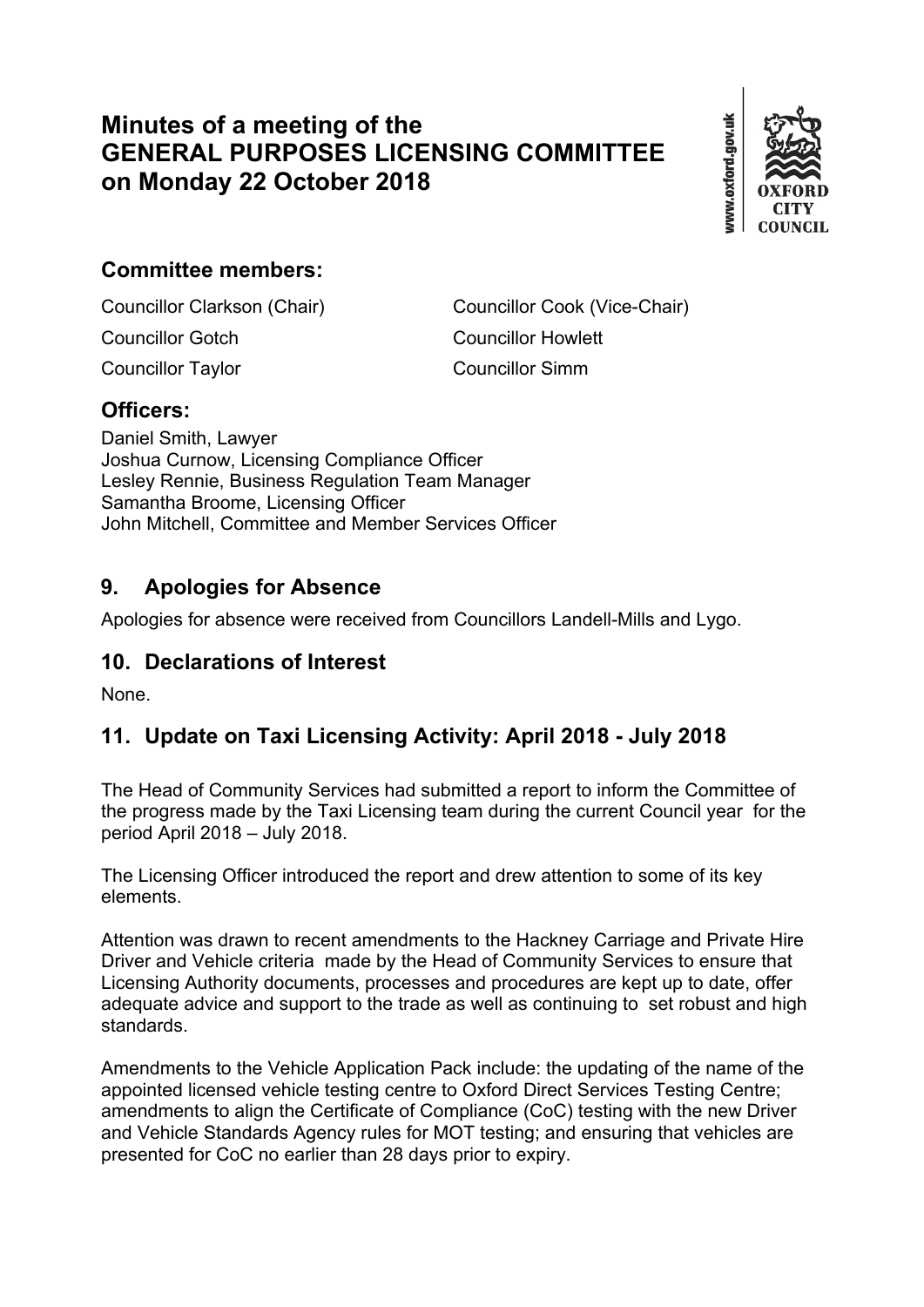Amendments to the Driver application pack include: 'Transporting Disabled Passengers and How to Ensure Safety of Wheelchair Users'; and the new online procedure for checking DVLA Driver Licences for all applicants.

The report drew attention to implementation of the national register of Taxi Licence Refusals and Revocations in the process for determining new and renewal applications for Hackney Carriage and or Private Hire Driver Licences, the proposed date of implementation for which was 01 January 2019.

The Authority is reviewing current criteria and processes to encourage the trade to apply for licences with Oxford City Council and so minimise the incentive to be licensed by other authorities in order to tackle cross-border hiring. The Authority proposes to assist drivers currently licensed by other Oxfordshire Authorities by accepting valid documents and offering a discount in fee for every full year the driver has left on their current 3 year Oxfordshire licence.

In response to questions from the Committee the Licensing Officer confirmed that the rate of licence applications was more or less stable and comparable with the previous year.

It was confirmed that safeguarding training for drivers was in relation to both children and adults.

There was close co-operation with other licensing authorities in relation to drivers whose applications had been refused or in relation to whom there were significant concerns.

The requirements in relation to the contents of first aid kits to be carried on Hackney Carriages and Private Hire vehicles had been in place for several years and were observed to be a little out of date. It was suggested that thought should be given to the adoption of kits meeting British Standard 8599-1. The Licensing Officers agreed to pursue this suggestion.

It was noted that exhortations/requirements to use environmentally friendly vehicles, whilst desirable, were not the primary objective of vehicle licensing and were (and would be) pursued by the Council, by other means. The Licensing Authority is committed to support the reduction of air pollution and the implementation of the Council's Zero Emission Zone in the City of Oxford. Changes to the vehicle licensing criteria had been made to ensure that applicants wishing to use such vehicles were not prohibited from doing so.

The Solicitor updated the Committee in relation to the appeals against the General Purposes Licensing Casework Sub-Committee's decisions. One of the two appellants, appealing to the Crown Court having been dismissed by the Oxford Magistrates' Court, had since withdrawn his appeal. This left just one appeal awaiting court summons and hearing date.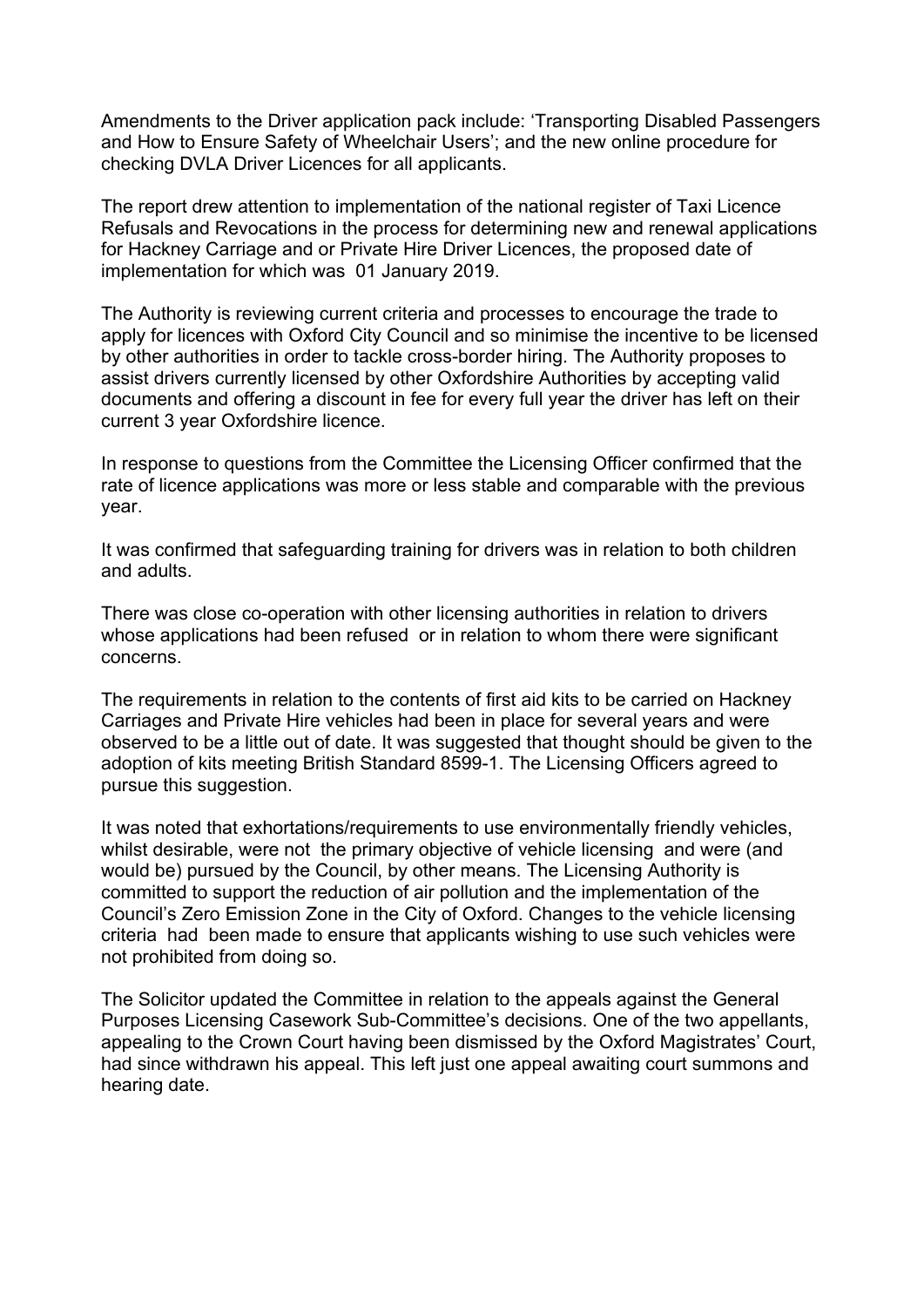The Committee resolved to:

1) **Note** the contents of the report; and

2) **Recommend** that consideration be given to requiring the adoption of British Standard 8599-1 for first aid kits for Hackney Carriages and Private Hire Vehicles.

#### **12. Animal Welfare (Licensing of Activities Involving Animals) (England) Regulations 2018 and approval of associated licence fees and charges.**

The Head of Planning, Sustainable Development and Regulatory Services had submitted a report to bring to the Committee's attention the Animal Welfare (Licensing of Activities Involving Animals) (England) Regulations 2018 and to seek approval of associated licence fees and charges.

The Licensing Officer introduced the report. The Regulations came into force on 01 October 2018 and provided a much needed consolidation of previous animal welfare legislation, some of which had not been reviewed since 1925.

The new legislation outlines the general conditions which licence holders must meet. These were national conditions which could not be amended. The legislation allows licensing authorities to charge a reasonable amount to cover the cost of considering the grant, renewal or variation of a licence, assessing compliance and enforcement against unlicensed operators.

The Regulations covered 5 broad areas: selling animals as pets; providing or arranging for the provision of boarding for cats or dogs; hiring out horses; dog breeding; and keeping or training animals for exhibition.

While dog breeders and members of the Kennel club, for example, might be expected to be aware of the new Regulations, many other members of the public who would be affected by the requirements would not. While DEFRA was the lead organisation for these matters, there was an emerging expectation that local authorities would take the lead in publicising the new requirements and the Council would use a variety of social media and other means to do so.

The Licensing Officer explained that the Regulations included a number of exemptions to prevent them from being unduly onerous for people who might, for example, want to sell puppies occasionally on a domestic rather than commercial basis. The Regulations also permitted a flexible licensing system to allow authorities to licence for a period and fee that was proportionate to the risks of a particular case or application.

The Licensing Officer concluded by observing that following publication, a national petition had been launched, seeking improvements to the Regulations and accompanying guidance and which might result in some fine-tuning of both in the future.